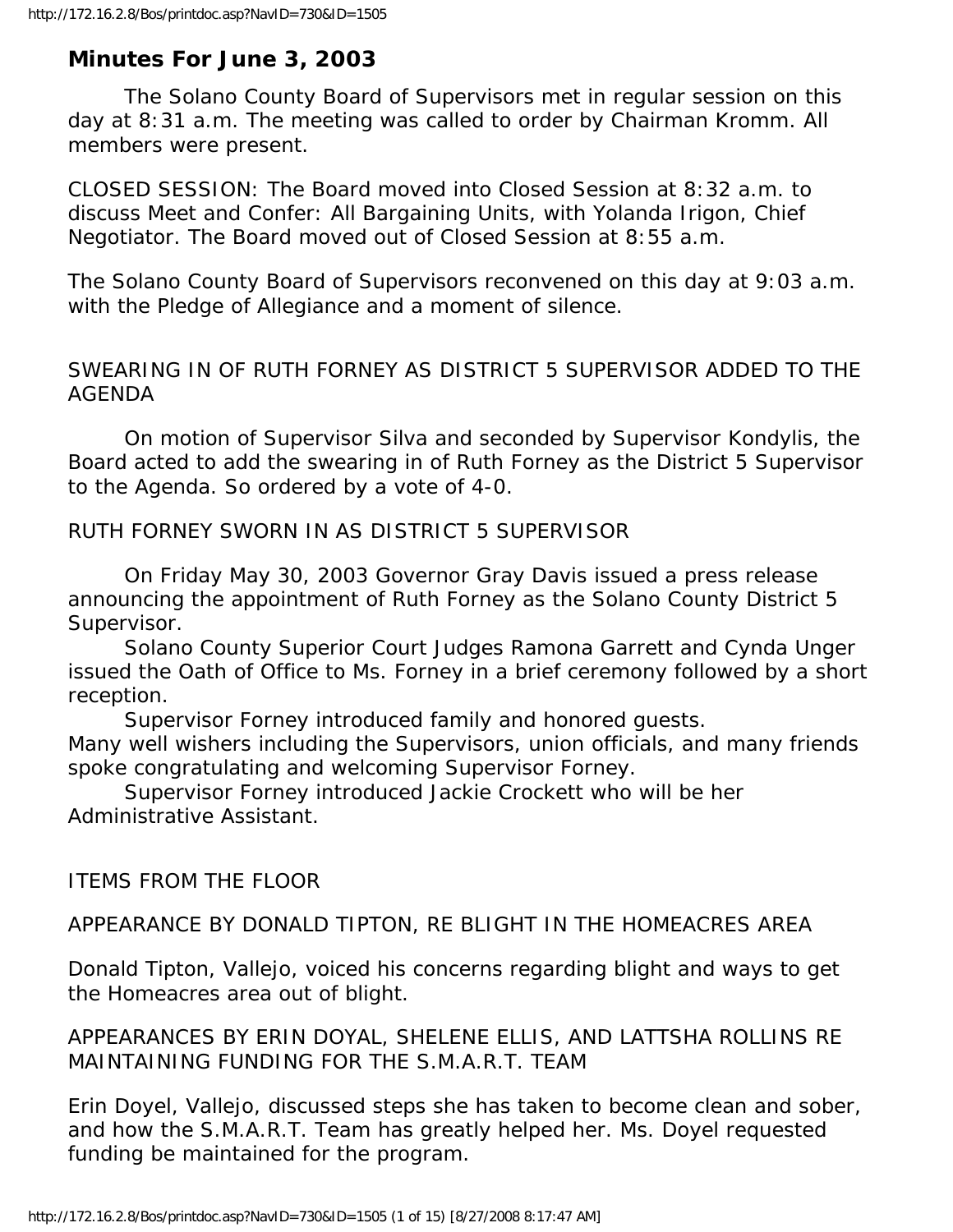Shelene Ellis, Vallejo, noted support for the S.M.A.R.T. Team, discussed the benefits of the program, the guidance, and encouragement given by the team, and encouraged the Board to maintain funding for this program. Lattsha Rollins, Suisun, noted support for the S.M.A.R.T. Team, and encouraged the Board to maintain funding for this program.

### APPEARANCE BY MICHELLE MURASKO RE ROAD CONDITIONS IN THE MIX CANYON/MILLER CANYON AREA

Michelle Murasko, Vacaville, appeared on behalf of her husband Mike and read a letter dated June 3, 2003, incorporated herein by reference, outlining unsafe road conditions leading into the Mix Canyon/Miller Canyon area, and requesting the roads be brought up to current County Road Standards.

APPEARANCE BY JERI PHILLIPS, DEBBIE TEAL, JUDY BRISENO, AND AAREN WERNECKE RE FUNDING FOR MENTAL HEALTH SERVICES AND PROGRAMS

 Jeri Phillips, Fairfield, noted support for the TCT Mental Health Court Program, and requested funding be continued for the program.

 Debbie Teal, NAMI Solano, noted support for mental health programs, that treatment works, and the need to continue funding for direct patient services.

 Judy Briseno, Solano Community House, discussed the program services, advocated for the dual diagnosed clients in this program, and requested funding continue for this program.

 Aaron Wernecke, Mental Health Court, discussed the benefits of this program for him, and the need to continue this program.

INTRODUCTION OF VERONICA FERGUSON, GENERAL SERVICES DIRECTOR

 County Administrator Michael Johnson introduced Veronica Ferguson the new Director of General Services, and outlined a brief history of Ms. Fergusons' employment experience.

## PUBLIC COMMENT ON CONSENT CALENDAR

(Item 19 B) Approval of Amendment No. 2 to Agreement No. 4092 with Napa County to appoint Thomas L. Charron, M.D. Solano County Health Officer, as interim Napa County Health Officer

 Donald Tipton, Vallejo, voiced concern with the Health Officer not being in the County if needed.

 Solano County Health Officer Thomas Charron noted he would not be spending any direct time in Napa County on a regular basis, that he would be on-call until July 18, 2003 when he would be retiring from Solano County. At that time Dr. Charron would be working part-time until Napa County is able to recruit a new Health Officer. Dr. Charron further discussed the history of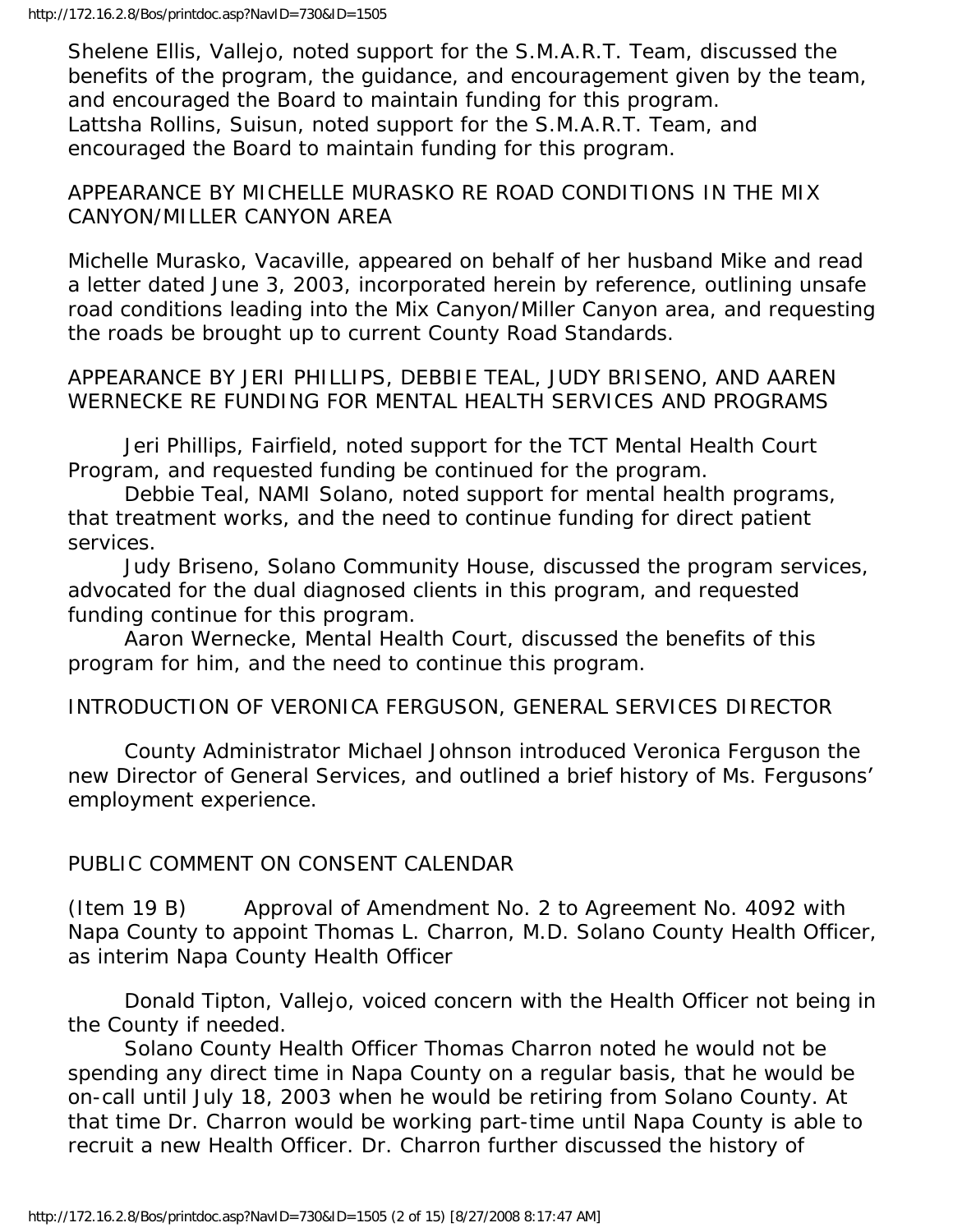cooperation and collaboration with Napa County.

(Item 19C) Approval of a contract with Fred Finch Youth Center in the amount of \$886,517 for the period of August 1, 2003 through June 30, 2004 to provide intensive specialty mental health services at a residential treatment facility

 Responding to request by Supervisor Vasquez regarding a brief presentation outlining the program and the importance of the program to the County, Steffan Bates, Assistant Director Health and Social Services, gave a brief overview of the program. Debbie Terry-Butler, Interim Administrator Children's Mental Health, discussed the high-risk children in this program, how this program will help these children, and the benefits of the program being in County.

Bruce Anderson, Chief Operating Officer North Bay Regional Center, noted the clients are dual diagnosed individuals, how this program will reduce costs, and the benefits this program will provide locally for the clients and their families.

(Item 20) Adoption of a resolution authorizing the purchase of property from Gary and Deborah Beall, Gary Bertagnolli, Ethel R. Hoskins, and Richard and Lynnda Lopez for replacement of the bridge on Pleasants Valley Road at Pleasants Creek; authorize the County Administrator to execute right-of-way contracts with the property owners

 Responding to questions posed by Supervisor Vasquez regarding when the project would be completed, Paul Weise, Department of Transportation, noted the project would go to bid in June and the projected completion is by the end of December.

APPROVAL OF AGENDA

On motion of Supervisor Kondylis and seconded by Supervisor Vasquez, the Board acted to approve the submitted Agenda, incorporated herein by reference, with the following modifications:

(Item 17) Approval of a resolution adopting the Memorandum of Understanding with Unit#13 – Correctional Officer Employees, represented by the Teamsters Union, Local #856, for the term of September 29, 2002 through October 8, 2005, removed from the Agenda.

So ordered by a vote of 5-0.

#### CONSENT CALENDAR

On motion of Supervisor Kondylis and seconded by Supervisor Silva, the Board acted to approve the following Consent Calendar items by a vote of 5-0.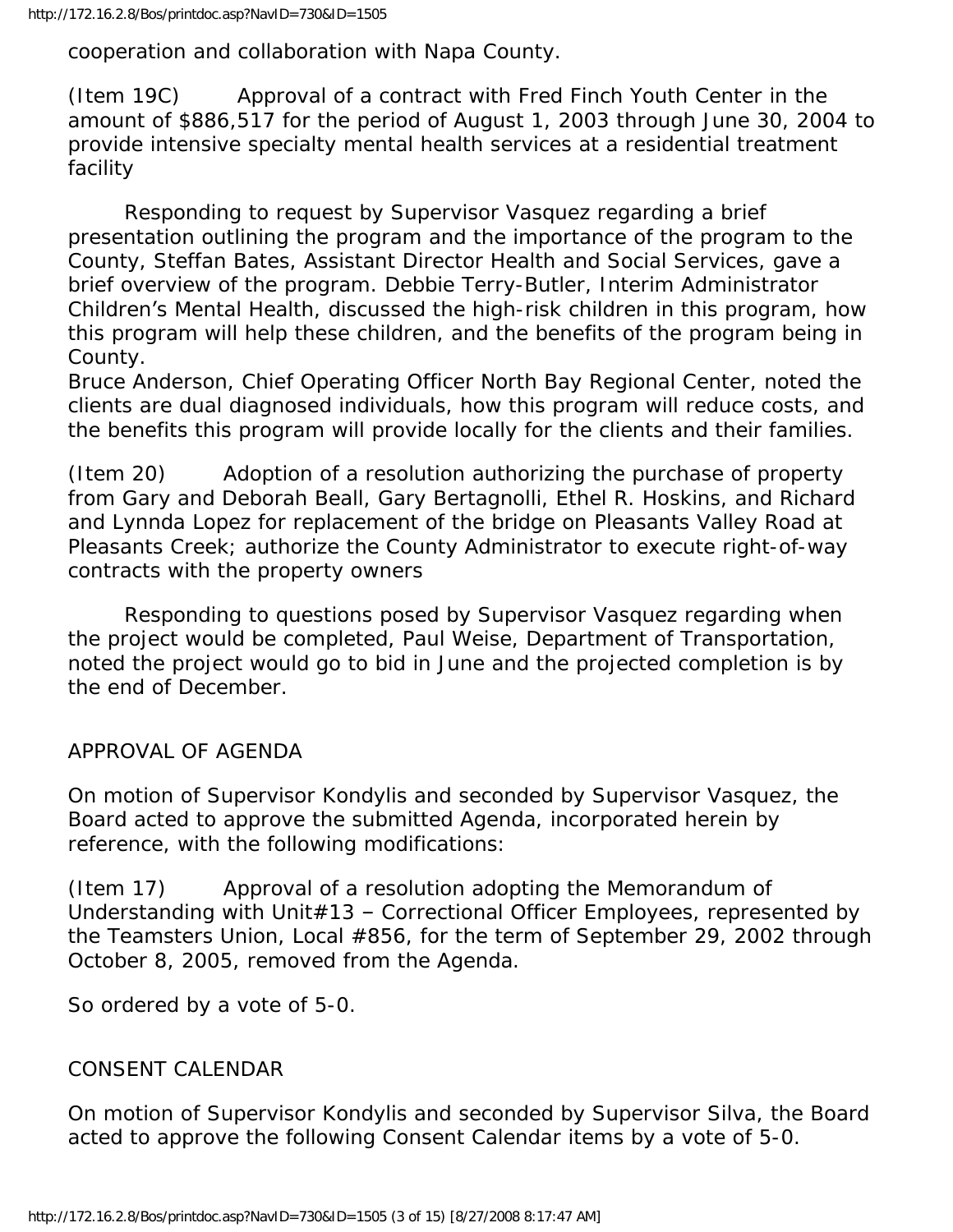(Item 13) MINUTES OF THE BOARD OF SUPERVISORS MEETING OF MAY 13 AND MAY 27, 2003; RURAL NORTH VACAVILLE WATER DISTRICT MAY 13, 2003, as outlined in the Agenda Submittal from the Clerk of the Board dated June 3, 2003, incorporated herein by reference, approved.

(Item 14) GRANT AWARD IN THE AMOUNT OF \$100,000 FROM THE NATIONAL COURT APPOINTED SPECIAL ADVOCATE ASSOCIATION (CASA), as outlined in the Agenda Submittal from the Office of Family Violence Prevention dated June 3, 2003, incorporated herein by reference, accepted.

(Item 15) RESOLUTION NO. 2003-128 APPROVING SOLANO COUNTY PARKS TO APPLY FOR GRANT FUNDS FOR THE ROBERTI-Z'BERG-HARRIS OPEN SPACE AND RECREATION PROGRAM UNDER THE SAFE NEIGHBORHOOD PARKS, CLEAN WATER, CLEAN AIR, AND COASTAL PROTECTION BOND ACT OF 2000 (PROPOSITION 12), adopted. (see Resolution Book)

(Item 16) MODIFICATION OF AGREEMENT WITH KITCHELL CEM OF SACRAMENTO RE MOISTURE ELIMINATION PROJECT AT SOLANO COUNTY LIBRARY/FAIRFIELD CIVIC CENTER, as outlined in the Agenda Submittal from General Services and the Library dated June 3, 2003, incorporated herein by reference, approved and Director of General Services authorized to sign contract modifications and Library Director authorized to sign ancillary agreements and modifications to agreements on behalf of Solano County.

(Item 18A) SOLANO COMMUNITY COLLEGE DISTRICT TO ISSUE 2003 TAX AND REVENUE ANTICIPATION NOTES (TRANS) WITH COMMUNITY COLLEGE LEAGUE OF CALIFORNIA CASH FLOW FINANCING PROGRAM, as outlined in the Agenda Submittal from the Treasurer-Tax Collector-County Clerk dated June 3, 2003, incorporated herein by reference, approved.

(Item 18B) RESOLUTION NO. 2003-130 PROVIDING FOR THE BORROWING OF FUNDS IN THE NAME OF THE FAIRFIELD-SUISUN UNIFIED SCHOOL DISTRICT FOR FISCAL YEAR 2003-2004 AND THE ISSUANCE AND SALE OF 2003 TAX AND REVENUE ANTICIPATION NOTES (TRANS) THEREFORE, adopted. (see Resolution Book)

(Item 19A) AMENDMENT TO THE NAPA-SOLANO COUNTY JOINT EXERCISE OF POWERS AGREEMENT RE LEASE OF EQUIPMENT FOR THE PUBLIC HEALTH LABORATORY, as outlined in the Agenda Submittal from Health and Social Services dated June 3, 2003, incorporated herein by reference, approved and Chairman authorized to sign said amendment on behalf of Solano County.

 PURCHASE OF A LIGHT CYCLER FOR PUBLIC HEALTH LABORATORY, as outlined in the Agenda Submittal from Health and Social Services dated June 3, 2003, incorporated herein by reference, approved.

(Item 19B) AMENDMENT NO. 2 TO JOINT EXERCISE OF POWERS AGREEMENT (NAPA-SOLANO COUNTY PUBLIC HEALTH LABORATORY AND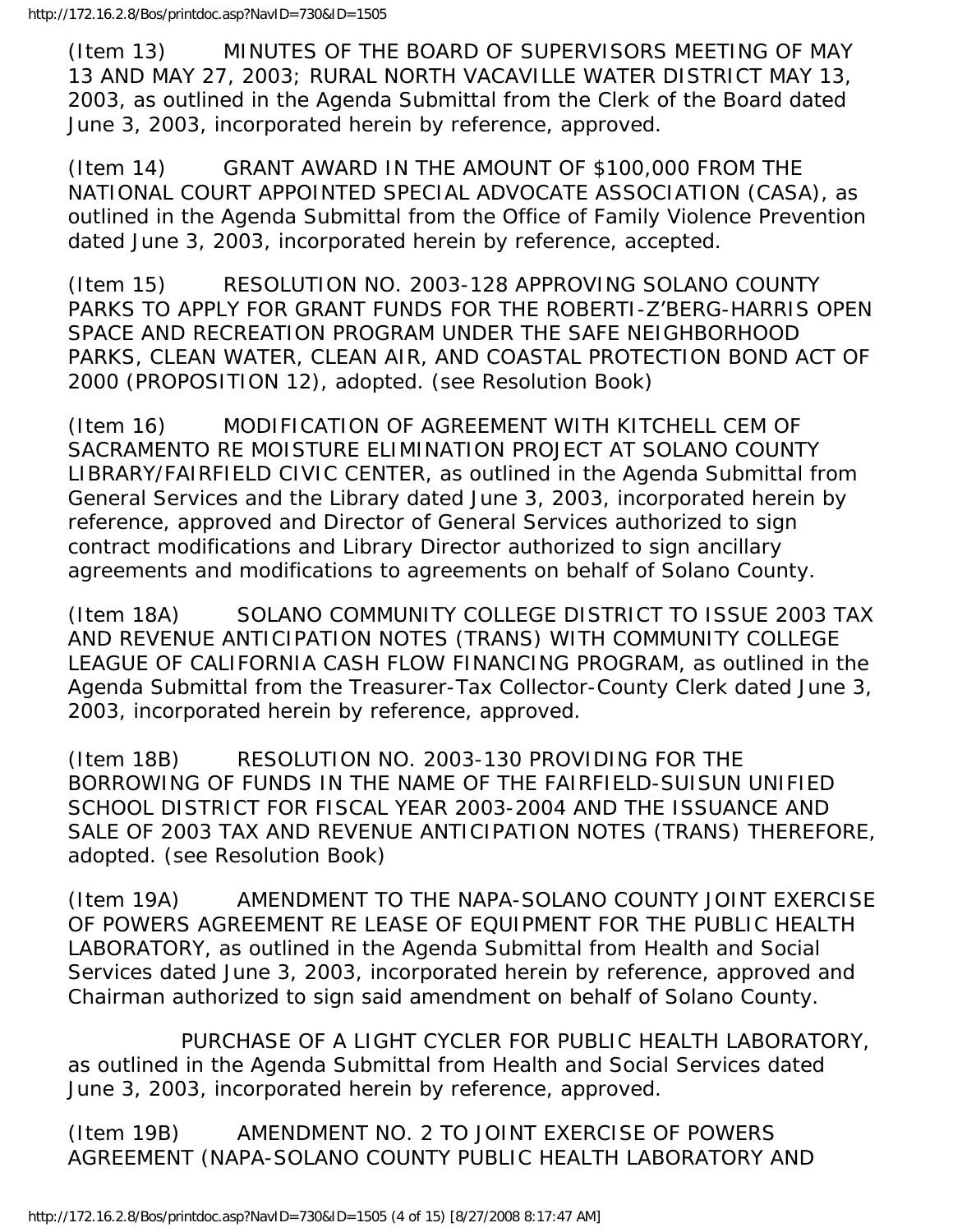JOINT COUNTY HEALTH OFFICER SERVICES) RE APPOINTMENT OF THOMAS L. CHARRON, M.D. SOLANO COUNTY HEALTH OFFICER, AS INTERIM NAPA COUNTY HEALTH OFFICER, as outlined in the Agenda Submittal from Health and Social Services dated June 3, 2003, incorporated herein by reference, approved, and Chairman authorized to sign said amendment on behalf of Solano County.

(Item 19C) AGREEMENT WITH FRED FINCH YOUTH CENTER RE PROVIDING INTENSIVE SPECIALTY MENTAL HEALTH SERVICES, as outlined in the Agenda Submittal from Health and Social Services dated June 3, 2003, incorporated herein by reference, approved, and Chairman authorized to sign said agreement on behalf of Solano County.

(Item 20) RESOLUTION NO. 2003-131 AUTHORIZING THE PURCHASE OF PROPERTY FOR REPLACEMENT OF BRIDGE ON PLEASANTS VALLEY ROAD AT PLEASANTS CREEK (GARY AND DEBORAH BEALL, GARY BERTAGNOLLI, ETHEL R. HOSKINS, AND RICHARD AND LYNNDA LOPEZ), adopted. (see Resolution Book)

(Item 21) AMENDMENT NO. 4 TO PROFESSIONAL SERVICES AGREEMENT WITH LINHART PETERSEN POWERS ASSOCIATES (LP2A) RE CO-GENERATION PLANT EXPANSION PROJECT, as outlined in the Agenda Submittal from Environmental Management dated June 3, 2003, incorporated herein by reference, approved and County Administrator authorized to sign said amendment on behalf of Solano County.

 APPROPRIATION TRANSFER IN THE AMOUNT OF \$114,500 OF UNANTICIPATED REVENUE, as outlined in the Agenda Submittal from Environmental Management dated June 3, 2003, incorporated herein by reference, approved.

(Item 22) AGREEMENT WITH THE DIXON UNIFIED SCHOOL DISTRICT / LIBRARY DISTRICT FOR LIBRARY AUTOMATION SERVICES, as outlined in the Agenda Submittal from the Library dated June 3, 2003, incorporated herein by reference, approved and Chairman authorized to sign said contract on behalf of Solano County.

SPECIAL DISTRICTS GOVERNED BY THE BOARD OF SUPERVISORS:

Rural North Vacaville Water District

(Item 23) Minutes regarding this matter are contained in the Rural North Vacaville Water District Minutes Book.

ORDERS

(Item 26) REQUESTS FOR QUALIFICATIONS (RFQ) RE ENERGY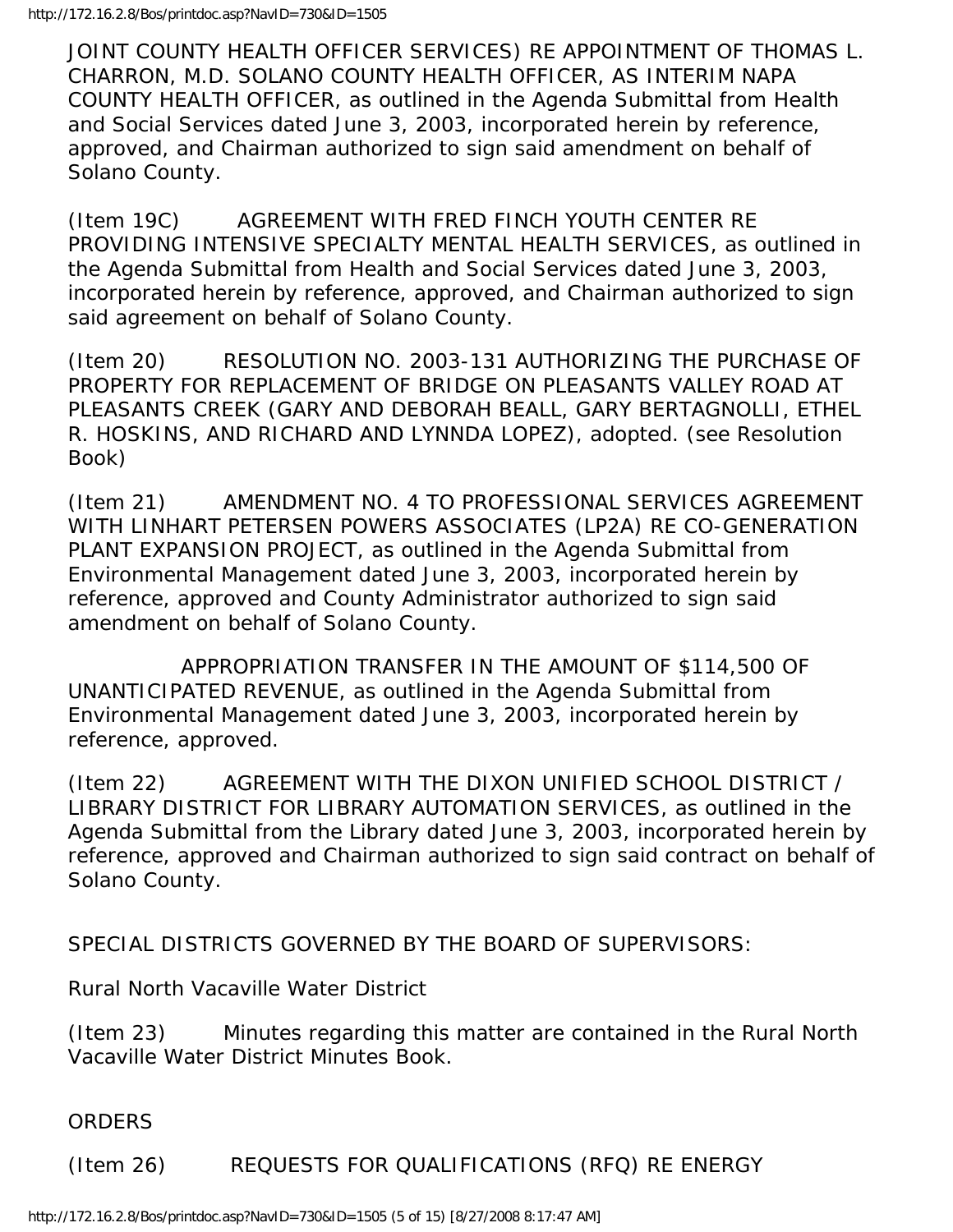### IMPROVEMENTS AT HEALTH & SOCIAL SERVICES BUILDING LOCATED AT 2101 COURAGE DRIVE, FAIRFIELD, TO BE ISSUED

 The Board was provided with an Agenda Submittal from the Department of General Services dated June 3, 2003, incorporated herein by reference, regarding the County's energy conservation efforts, and the need for energy improvements at 2101 Courage Drive.

Jason Campbell, General Services, reviewed the information contained in a visual presentation dated June 3, 2003, incorporated herein by reference, beginning with the Energy Market, What We have Accomplished, How We did, and What's Next. Mr. Campbell continued with a background and objectives, Findings at the Facility, with the Building and With the Existing Heating and Air Conditioning Systems, Energy Conservation Measures, Benefits, Preliminary Retrofit Cost Summary, and a Benefits Summary.

There was a brief discussion regarding funding of the project, that are mainly be derived from surplus funds from the construction of the Health and Social Services Administration Building.

 On motion of Supervisor Vasquez and seconded by Supervisor Silva, the Board acted to receive the report, and to authorize the County Administrator to issue Requests for Qualifications for Energy Conservation improvements at 2101 Courage Drive, Fairfield. So ordered by a vote of 5-0.

(Item 27) TEMPORARY TRANSFER OF \$1,500,000 TO THE DIXON UNIFIED SCHOOL DISTRICT, APPROVED

 Treasurer-Tax Collector-County Clerk Charles Lomeli reviewed the information contained in the Agenda Submittal from his department dated June 3, 2003, incorporated herein by reference, regarding a temporary transfer of funds to the Dixon Unified School District to meet current expenses. Approval is being requested to have the money in place so the school district can access it if needed.

 Auditor-Controller Bill Eldridge noted the need for Board approval for the school district to overdraw their account.

 Responding to concerns voiced by Chairman Kromm regarding not charging additional interest to the Dixon Unified School District for the added costs and risk to the County, Mr. Lomeli noted the terms for this loan are to charge the rate the pool is paying at the time. Chairman Kromm suggested a policy be developed for future years that an administrative cost be added to ensure County costs are covered for loans of this type.

 On motion of Chairman Kromm and seconded by Supervisor Vasquez, the Board acted to authorize the Auditor and Treasurer to make a temporary transfer to the Dixon Unified School District in an amount not to exceed \$1.5 million. So ordered by a vote of 5-0.

(Item 25) DIRECTOR OF HUMAN RESOURCES TO ISSUE LAYOFF NOTICES TO SPECIFIED EMPLOYMENT CLASSES IN DEPARTMENT OF CHILD SUPPORT SERVICES AND HEALTH AND SOCIAL SERVICES EFFECTIVE JULY 1ST AND NO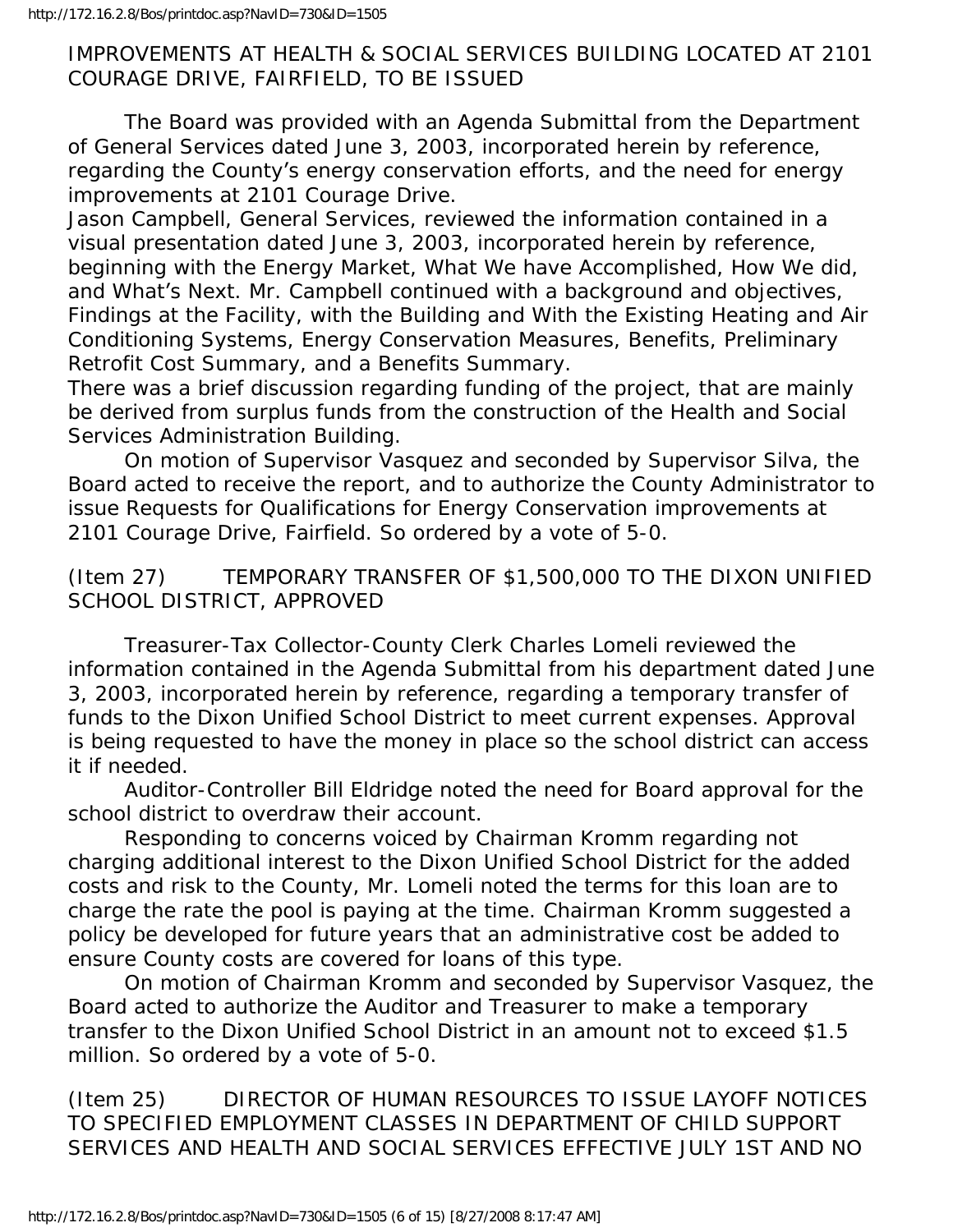#### LATER AUGUST 16, 2003

### JUNE 3, 2003 THROUGH JUNE 30, 2004 DESIGNATED AS A PERIOD OF ECONOMIC HARDSHIP

 Director of Human Resources Yolanda Irigon reviewed the information contained in the Agenda Submittal from her department dated June 3, 2003, incorporated herein by reference, regarding beginning the layoff process, and to declare the period now through June 2004 as a period of economic hardship. Ms. Irigon discussed delaying layoffs until August 16, 2003 in the Department of Child Support Services (DCSS) may result in additional layoffs, and will require 18 notices, rather than 16, be sent as a precautionary measure.

 Director of Health and Social Services Patrick Duterte discussed how difficult the decisions are regarding layoffs, and sessions with staff regarding cuts.

 Department of Child Support Services Director Dennis Covell discussed strides made by his department, and the hardship these cuts will make.

 Dawn Labar, SEIU 1280 – DCSS, understands that cuts are inevitable, discussed the penalties to the DCSS for a computer system that is not in place, noted that less staff in DCSS means less money for families, requested additional funds to maintain the program to eliminate the possible domino effect cuts could create. Ms. Labar requested the option of voluntary time off (VTO) be considered for DCSS, consider doing cuts July 1st to help keep the 2 additional positions, and to look at all alternatives to find a solution to this deficit.

 Responding to questions posed by Chairman Kromm regarding layoffs July 1st rather than August 16th, Ms. Labar noted 2 additional people could be lost if layoffs are not done until August 16th, and would like to see a creative approach to resolve the deficit.

 Responding to a request by Supervisor Kondylis, Mr. Covell outlined the penalties the Counties will pay for a Federally mandated computer system that does not work.

Elizabeth Saitz, DCSS, noted the improvements in collecting funds for the parents and children of the County, funding cuts by the State, requested General Funds to help maintain collections that are done by that department, non-collection could result in application for assistance from the County, suggested alternatives to layoffs, and if necessary to proceed with layoffs July 1st and not wait until August 16th.

Karl Phillipps, Welfare Fraud Investigator, submitted a prepared statement, incorporated herein by reference, regarding the money this division is saving the County and the request to maintain this division to protect County investments.

Justine Fout discussed why she is in Solano County, community involvement, and willingness in cooperation with the union to go to any lengths to keep all of the employees working. Ms. Fout noted the importance of helping the clients and helping coworkers keep their jobs, and asked the Board to consider alternatives to laying people off.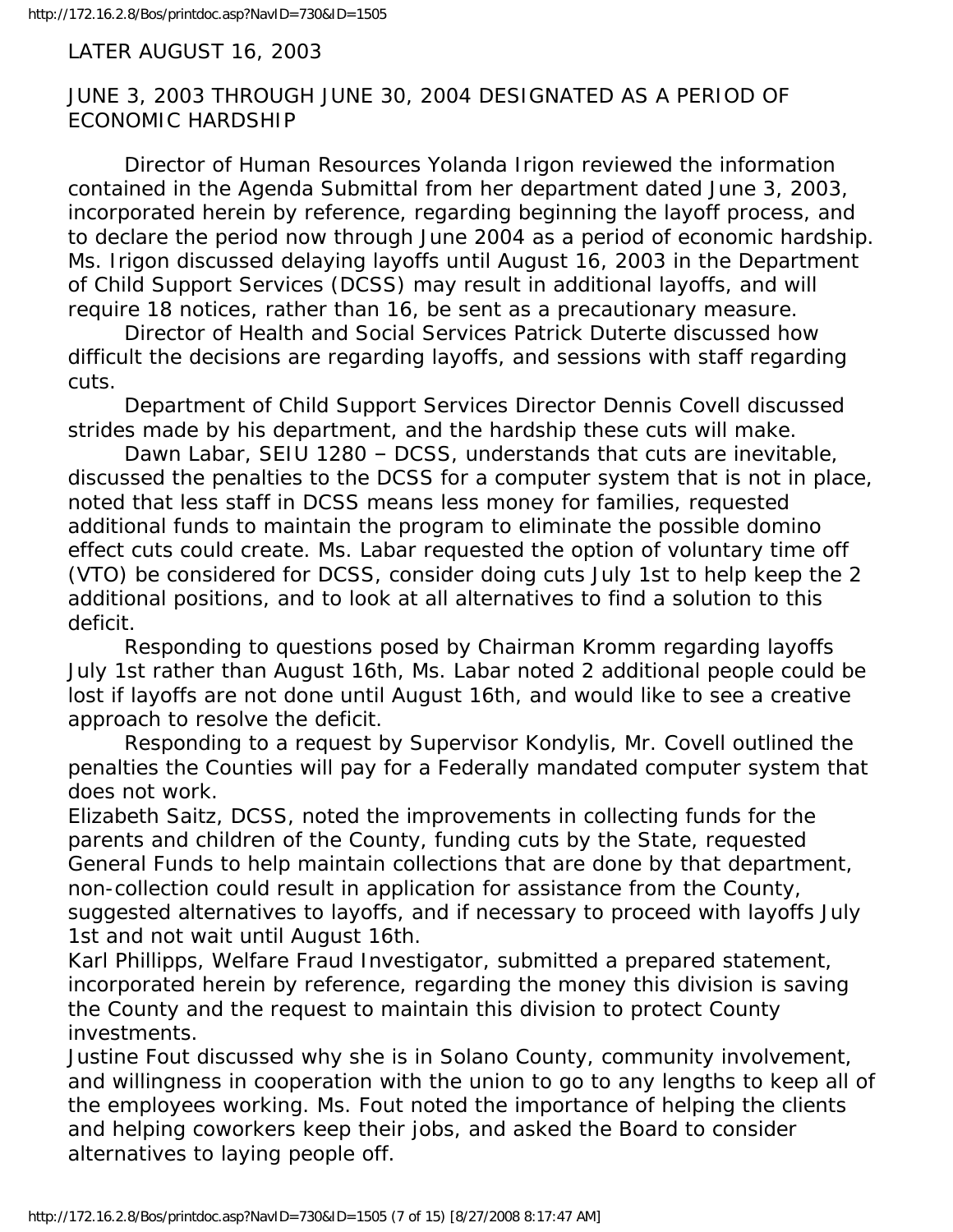Nadeen Roach, County employee, voiced concern with being able to continue to provide the services and meet the needs of the community, increasing caseloads, the loss of well trained workers, effects from one program to the next, effects to programs benefiting children, requested the Board look at viable alternatives to mitigate layoffs, and the willingness of employees to help each other to maintain jobs.

Jean Marquez, Health and Social Services, feels it is imperative that we look for other alternatives to layoffs, noted increases in caseload, staff working on ways to work smarter with fewer people, ways the Medi-Cal worker staff is saving money for the County, and the importance of serving the community. Art Grubel, Executive Director SEIU, Local 1280, discussed the VTO program, cycles of economic downturns, by acting flexibly and creatively there are ways to reduce or eliminate the need for layoffs, other suggestions for salary savings, consider using County reserves or Tobacco Tax Funds, and the need to look at ways to mitigate the effect of the potential layoffs that equate to the programs that serve the people of this community. Mr. Grubel also noted if VTO is initiated we should know by early July if that has made a difference in DCSS, and a decision can be made at that time. We do not want any layoffs, but we also do not want any more than is necessary to keep the budget balanced. There is the need to identify jobs right away that people are qualified for and give options so no one will be laid off.

Thomas Cooney, Welfare Fraud Investigator Special Investigations Bureau (SIB), noted the SIB is projected to cut 6 of 15 positions, large savings due to SIB efforts, the Solano County SIB is a State benchmark, feels it is more important than ever to maintain this division due to declining economics, and requested those positions be reconsidered.

John W. Stallsmith, Executive Director Public Employees Union Local One, noted the importance of the staff in Health and Social Services, the financial status of the County, programs that are necessary to the community, the possibility of offering the Golden Handshake and/or providing for transitional medical insurance, percentage wise the supervisors are the hardest hit, and requested all options be considered to mitigate the layoffs.

Anes Lewis-Partridge, SEIU 535, noted the trickle down effect, bumping rights, line staff taking the brunt of problems with the clients, requested information be provided in a timely fashion, and will work with Human Resources to seek alternatives to layoffs.

Pamela Lippincott, Health and Social Services Children's Mental Health, submitted Alternatives to Layoffs for Health and Social Services, incorporated herein by reference, discussed the adverse effects on the clients, community impacts, and requested all alternatives be considered other than layoffs.

Reverend Robert Fuentes, Executive Director of Faith in Action, noted cutbacks that are beginning to effect the non-profit organizations, discussed the need to also consider accessing the Master Settlement Funds.

Responding to questions posed by Chairman Kromm regarding notifications to non-profit organizations, Mr. Duterte noted there has been some verbal notifications to some organizations, and it is projected there will be \$1.8 million in cuts for non-profit organizations.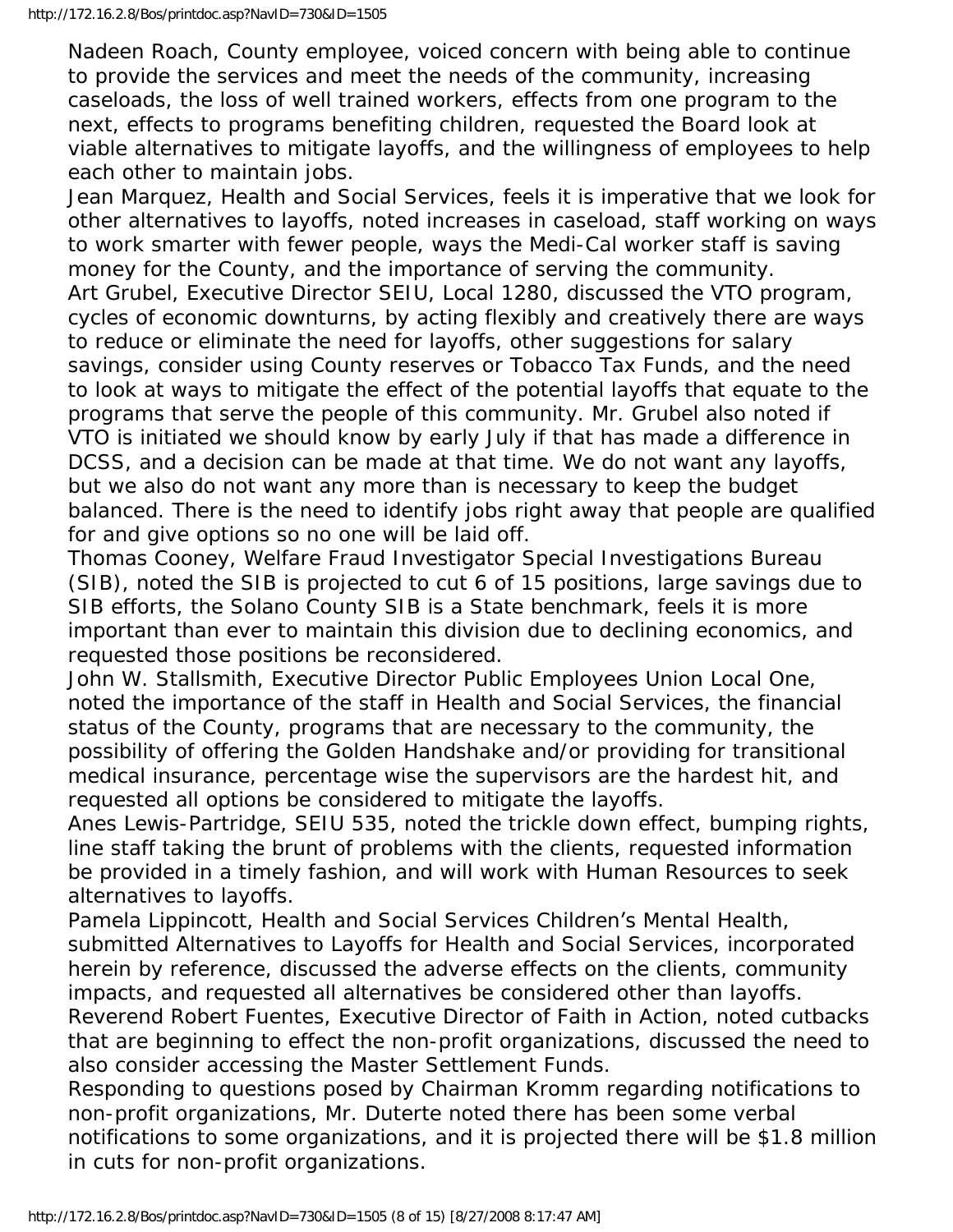There was a brief discussion regarding the Bielenson process that will be conducted in conjunction with the Budget Hearings that begin June 30, 2003. Additional written material was received from Robert C. Meador to maintain the Welfare Fraud Investigations Unit, from Kathleen Amos to look at the alternatives and maintain DCSS staff, and a letter from DCSS Staff to help maintain staff.

Responding to questions posed by Chairman Kromm regarding only two departments for layoff notices, Ms. Irigon noted these are the only two departments that have noticed Human Resources regarding the need to cut staff. Assistant County Administrator-Budget Quang Ho noted these two departments are heavily funded by the State and the resulting State budget cuts having such an effect.

There was a brief discussion regarding negotiations regarding the State Budget and looming funding cuts.

Supervisor Forney understands the implications of the budget cuts, and encourages the collaborative work between the unions and Human Resources continue, and urged all alternatives be explored to mitigate layoffs.

Responding to questions posed by Supervisor Silva regarding backfilling funds from the County and if the State will take that amount away from the program, and computer program penalties, Mr. Covell noted there have been discussions at the State, but no final policy was made regarding backfilling of funds, since there could be repercussions to the State on what can be submitted to the Federal government for reimbursement. The penalties regarding the Federally mandated computer program will continue for the County until a Statewide system is in place, this could mean \$800,000 to \$900,000 per year for the next three to five years from the General Fund.

This is not supposed to be a program cost. Mr. Johnson noted the \$800,000 cost has been absorbed by the General Fund this year and could be required to do the same over the next few years.

Supervisor Silva feels the employees have proposed some very good ideas that should be explored by DCSS, Health and Social Services and Human Resources, and noted we want to work together to keep jobs.

Supervisor Vasquez noted all the speakers have encouraged the Board to take care of everyone, to work together to keep everyone employed, and to continue to provide services to the public. Many options have been presented that should be considered.

There was a brief discussion regarding the difference the added people have made in the Welfare Fraud Investigation collection process.

Chairman Kromm feels the entire compensation system throughout the County needs to be reviewed, the Board would like a goal of zero layoffs which will be very challenging, discussed general Reserves and staff recommendations in the proposed budget.

Responding to questions posed by Chairman Kromm regarding the date for layoffs for DCSS, Ms. Irigon noted the Board will need to authorize that the layoffs begin August 16th for a total of 18 employees. Chairman Kromm noted the request to move the effective date earlier rather than later.

County Administrator Michael Johnson noted the action will qualify the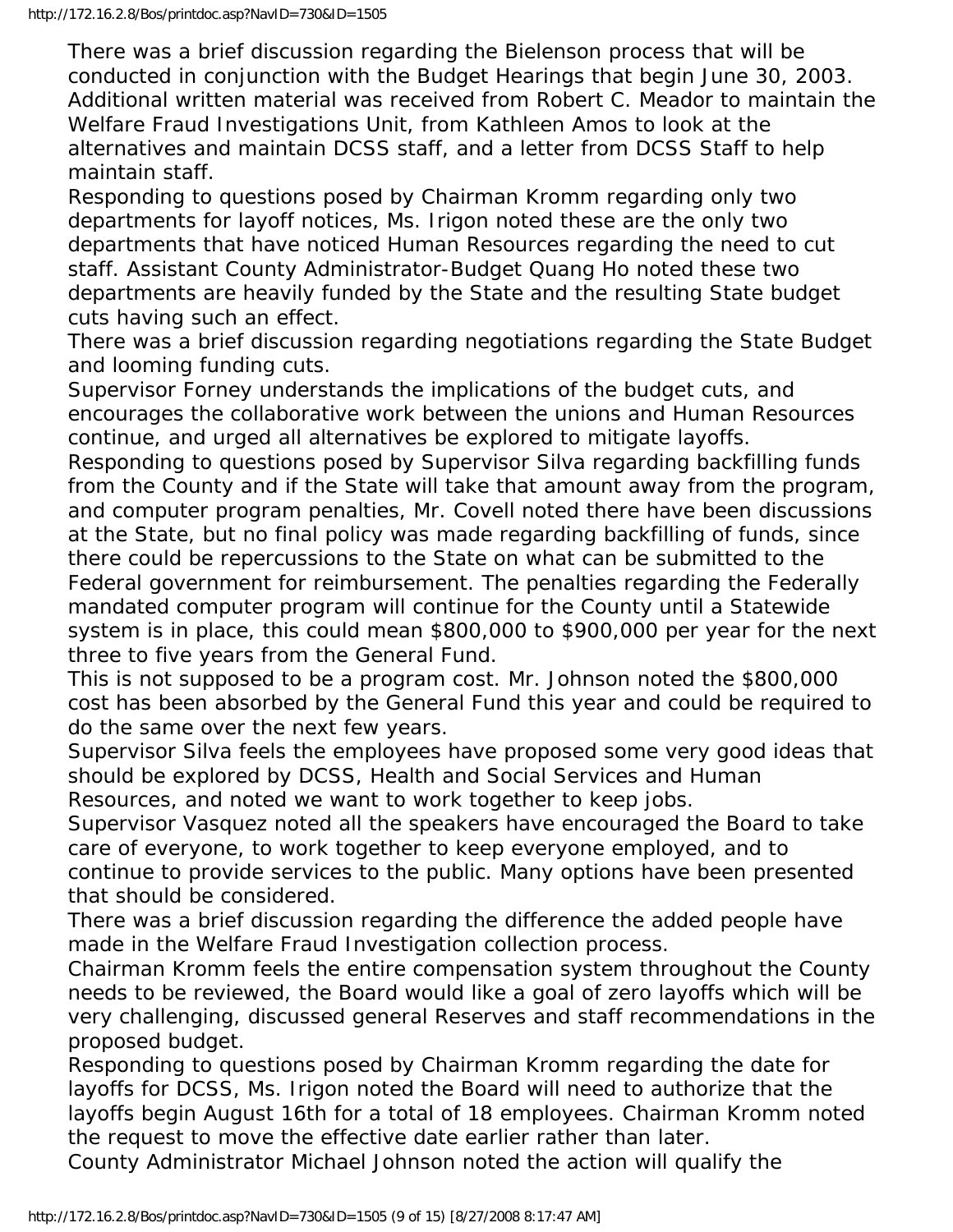recommendations for voluntary time off (VTO), and the notice process will go forward to provide flexibility to implement a layoff sometime between July 1st and not later than August 16th.

Director of Child Support Services Dennis Covell noted the added cost is \$92,000 per month to carry the full 16 positions.

Ms. Irigon noted if layoffs are delayed until August 16th an additional 2 positions will have to be cut.

Chairman Kromm noted Department of Child Support Services, Human Resources, and the effected unions need to work diligently to try to figure out this issue. Chairman Kromm voiced concerned that if the Board uses County funds a corresponding decrease in the amount of State dollars will occur, and noted staff and the Unions have expressed that they would rather see the layoffs occur earlier to minimize the number of layoffs.

Mr. Johnson feels the motion will provide the flexibility, after all due diligence by the Unions, Human Resources, and it is hopeful through voluntary time off and other mechanisms that the number of layoffs will be reduced, and with the possibility of a different interpretation from the State that would provide flexibility for backfill. With all things coupled together will either enable no layoffs to occur or that layoffs would occur as early as possible, not before July 1st, to minimize the number to be laid off, but no later than August 16th. Chairman Kromm noted the seniority list will be out June 6th, Ms. Irigon noted the notices will be issued by June 17th, and VTO letters are ready to go to DCSS and Health and Social Services and results of that will be available prior to June 30th. Ms. Irigon noted she is requesting to go through the process of layoffs and the flexibility to issue 18 notices on June 17th. This would allow language in the notices that subject to certain criteria the layoffs may occur July 1st but no later than August 16th.

Mr. Grubel noted budget hearings begin June 30th, the Board could consider the DCSS budget on July 2nd or 3rd at that time the effects of VTO and other actions will be evident, and if nothing has worked the layoff notices could be sent at that time with an effective date 14 days later. The Board needs an opportunity to make the decision on what will happen to the employees. There is only 14 days notice required for the layoff notices.

Responding to questions posed by Supervisor Kondylis regarding changes to the recommendations, Ms. Irigon noted the August 16th date came from the County but had been discussed with Local 1280, which would offer some benefits and time to help work with the employees on placement in the County or outplacement.

Mr. Johnson voiced concern that for every dollar that is put into DCSS that the State will remove a dollar, this could change, but concurs that notices be given now effective July 1 for 16 employees in DCSS, but hopes that number can be reduced. By June 30 other factors will be known regarding the State allowing backfilling, and recommends going forward with a flexible process today. Supervisor Silva suggested using the words "between July 1st and no later than August 16th" on the layoff notices, that will leave the options open, Ms. Irigon indicated the notices could be listed as no later than August 16th, and explained the Civil Service Rules and the process.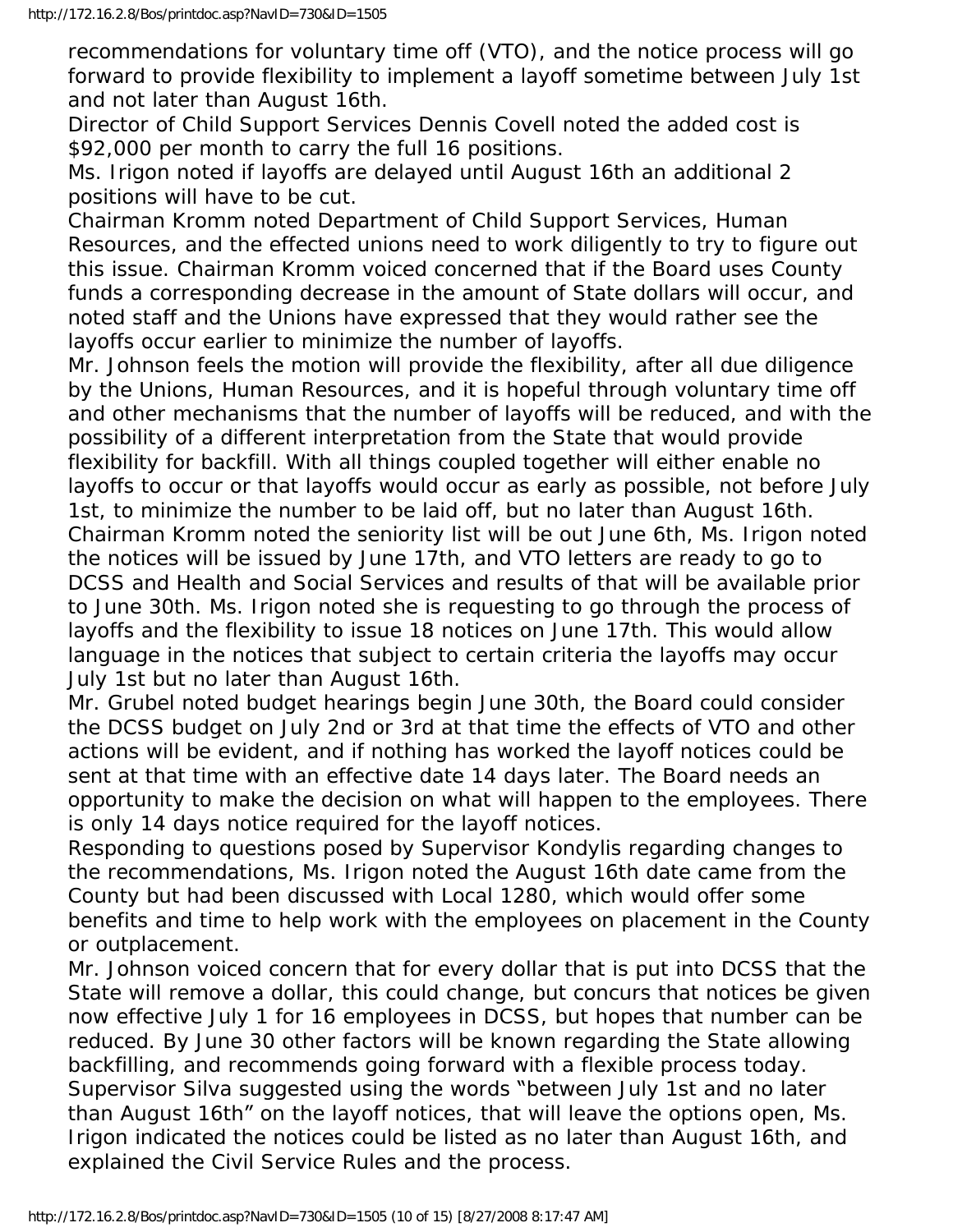On motion of Chairman Kromm and seconded by Supervisor Vasquez, the Board acted to encourage the Department of Child Support Services, Human Resources, and the effected unions to work towards resolution of minimizing the number of employee layoffs including triggering layoffs, up to 18 in the Department of Child Support Services and 33.3 incumbents and 107.8 vacant positions in Health and Social Services, earlier rather than later if that minimizes the number to be laid off with an effective date between July 1st and no later than August 16, 2003; and to authorize the Director of Human Resources in consultation with the County Administrator's Office and the affected departments to implement measures to mitigate layoffs including, but not limited to, the Voluntary Time Off program. So ordered by a vote of 5-0. On motion of Supervisor Kondylis and seconded by Supervisor Forney, the Board acted to designate the period of June 3, 2003 through June 30, 2004 as a period of economic hardship. So ordered by a vote of 5-0.

## (Item 28) JANIE A. MATTHEWS APPOINTED TO THE SOLANO COUNTY HISTORICAL RECORDS COMMISSION

 On motion of Supervisor Kondylis and seconded by Supervisor Silva, the Board acted to appoint Janie A. Matthews to the Solano County Historical Records Commission to fill an unexpired term that will expire April 2004. So ordered by a vote of 5-0.

(Item 29A) RESOLUTION NO. 2003-131 REVOKING USE PERMIT NO. U-93- 19 OF LOUIS LOCKREM, ADOPTED

 The Board was provided with an Agenda Submittal from the Department of Environmental Management dated June 3, 2003, incorporated herein by reference, regarding upholding a decision of the Planning Commission to revoke Use Permit No. U-93-19 of Louis Lockrem for the operation of a 75-dog kennel.

Matt Walsh, Planning Services Division of Environmental Management, gave a brief chronology of the permits resulting in the decision of the Planning Commission to revoke the permit, showed photos of the facility, and noted there is a septic permit pending.

Responding to questions posed by Chairman Kromm regarding the number of dogs at the last hearing, a request to postpone the hearing, Mr. Walsh noted previously there had been 148 dogs, but currently there are 128. Mr. Lockrem requested the hearing be postponed citing that his attorney had not be notified, but Mr. Walsh verified the attorney, Mr. Coil, had received notification as verified through certified mail.

There was a short discussion regarding opening and continuing the hearing, but it was noted this issue has gone on for a long period and that the hearing should go forward.

Chairman Kromm opened the public hearing.

 John Lum, Vacaville, noted support for the staff recommendations to deny the appeal and revoke the use permit.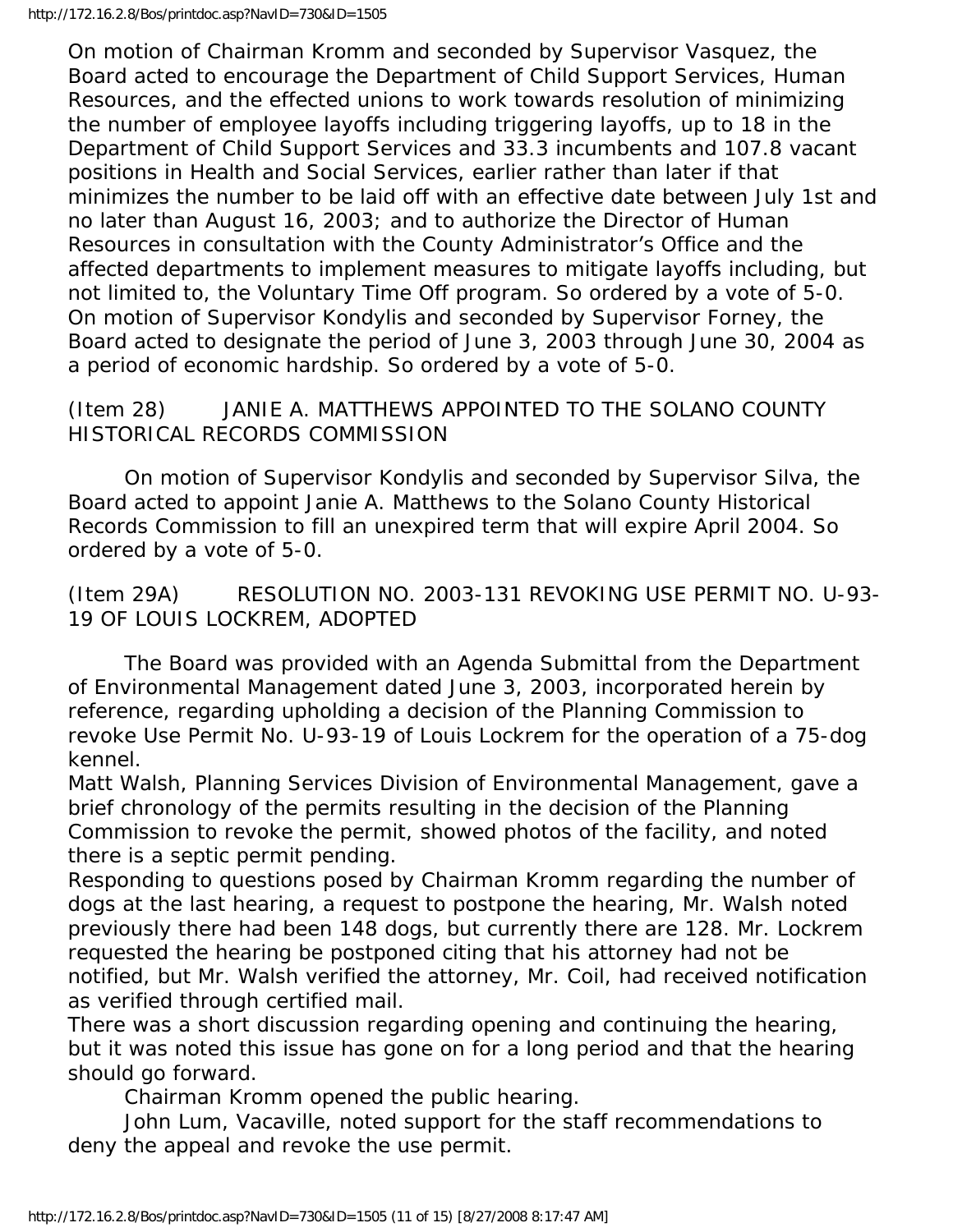Beverly Lum, Vacaville, read a prepared statement citing problems as a result of the kennel, complications with tenants, and requested the appeal be denied.

 Jay Menchoca, Lum's attorney, noted Mrs. Lum has owned the property for 50 years, feels there are many health and safety issues and the kennel is creating financial problems for the Lums'. Mr. Menchoca feels the kennels are dangerously close to the residence on the Lum property, noted the long history in numerous areas of non-compliance; voiced concern regarding the number of dogs on the property, contamination of ground water, and excessive noise all resulting in financial hardship for the Lums'.

 Louis E. Lockrem, Elmira, explained reasons for the request for a continuance, outlined repercussions of bankruptcy, discussed the breed of dog he is raising, rebutted points made by staff, tenants on the Lum's property, Code Enforcement issues, discussed his credibility, feels he is being threatened, and there is a pending application for a septic system.

 Mrs. Louis Lockrem, Elmira, feels they are being mistreated, discussed a rescue group has been recruited by the County to take the dogs, derogatory postings on the internet about them, areas of contention with the Lum's tenants, property lines, and septic system problems on the Lum's property.

 Nancy Joeckel, Borzoi Rescue of Northern California, noted availability to answer any questions.

 As there was no one who wished to speak on this matter, the public hearing was closed.

 Supervisor Kondylis voiced concern with the amount of time the violations have been going on, and the ongoing excessive number of dogs.

 Supervisor Vasquez posed questions regarding the term of the permit and conditions of the permit, Mr. Walsh noted the permit was for five years with the option for extensions through the Conditional Use process, the permit was exercised when the construction of the kennel was constructed, and that 100 dogs were initially moved into the kennel.

 Supervisor Forney noted being her first day in the position and lack of background knowledge of the appeal, Supervisor Forney excused herself from the vote.

 Chairman Kromm voiced concern with the large number of dogs remaining on the property.

 Responding to questions posed by Supervisor Vasquez regarding the process for removal of the kennels/dogs, Deputy County Counsel Jim Laughlin noted that if the Board denies the appeal he recommended delaying the operative date of the revocation for 30, 60, or 90 days to give the Lockrem's the opportunity to essentially clean up the property, and to give the Lockrem's the legal authorization to sell dogs from this property.

 Responding to questions posed by Chairman Kromm regarding the number of dogs the Lockrems' could keep, Mr. Laughlin noted the Lockrems' could keep up to 5 dogs without a permit.

 On motion of Supervisor Silva and seconded by Chairman Kromm, the Board acted to deny the appeal, and to adopt Resolution No. 2003-131 Revoking Use Permit No. U-93-19 of Louis Lockrem, and to extend the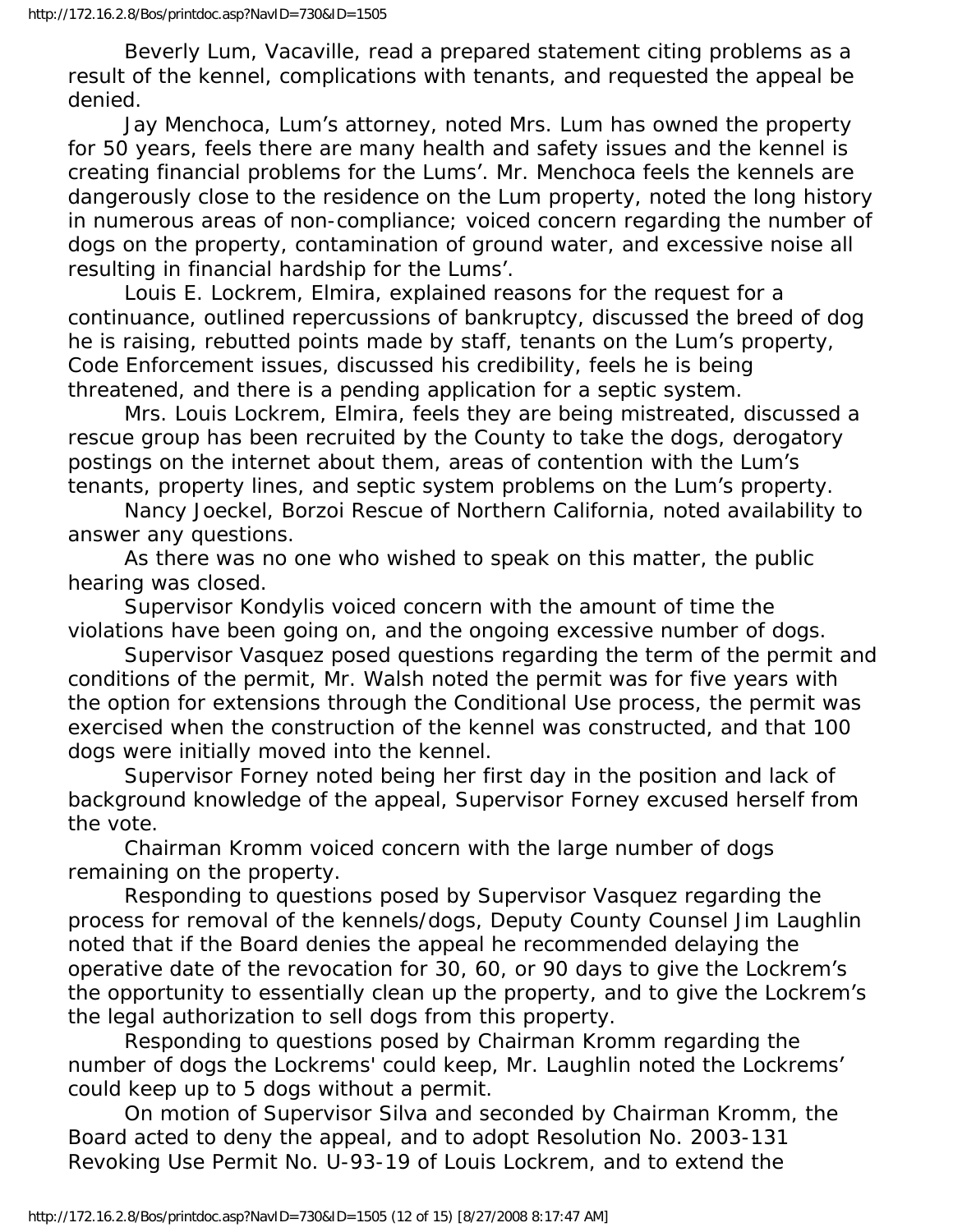operative date of the revocation for 90 days and to give the Lockrems' the legal authorization to sell dogs from the property until that date. So ordered by a vote of 4-0, Supervisor Forney excused.

(Item 29B) APPEAL RE VARIANCE APPLICATION NO. V-03-01 OF WILLIA FULTON, DENIED

 Matt Walsh, Planning Services Division Department of Environmental Management, reviewed the information contained in an Agenda Submittal from his department dated June 3, 2003, through a visual presentation, incorporated herein by reference, regarding consideration of a Variance Application No. V-03-01 to construct a guesthouse on the front half of the property and to a height greater than 15 feet. Mr. Walsh noted Mrs. Fulton has recently submitted an alternative site plan to relocate the majority of the guesthouse on the rear of the parcel, which would meet the zoning for the guesthouse. This alternative does show there are ways to mitigate the placement of the guesthouse meaning that a variance should not be granted.

 Responding to questions posed by Supervisor Silva regarding buildings on the property, Mr. Walsh reviewed the site plan to outline the buildings that are planned for the site, and continued his visual presentation.

 Supervisor Kondylis voiced concern with the proposal of such a large guesthouse, and the appearance there will be two residents on this parcel.

 Responding to questions posed by Supervisor Silva if the Planning Commission reviewed the alternative placement of the guest house, alternatives of the pitch of the roof, and the blending architecturally of the main and guesthouses, Mr. Walsh noted the Planning Commission did not consider the alternative placement. Staff believes a 3 and 12 pitch on the roof will reduce the height, the higher pitch roof on the guesthouse will blend with the architecture of the main house.

 Michael Yankovich, Department of Environmental Management, noted the Planning Commission also considered the height requirements, and just relocating the guest house will not makeup for the height requirement of a maximum height of 15 feet.

 A discussion followed regarding the need to update the ordinance governing guesthouses.

 Responding to questions posed by Supervisor Silva if the Fulton's would have to return to the Planning Commission with a different set of site plans showing changes, and if there would be consideration of the architecture of the main house, Mr. Yankovich noted the Fulton's would have to go back to the Planning Commission with changes to meet the height requirement and to relocate the unit. Mr. Walsh noted that if the guesthouse is scaled down it could have a 6 and 12 pitch since the height would be reduced.

There was a brief discussion how the size of the building effects the roof height, the parameters of a guest house under the current ordinance, and the potential for precedence setting decisions.

Supervisor Vasquez expressed concern that the guesthouse maybe used as a secondary residence on the property.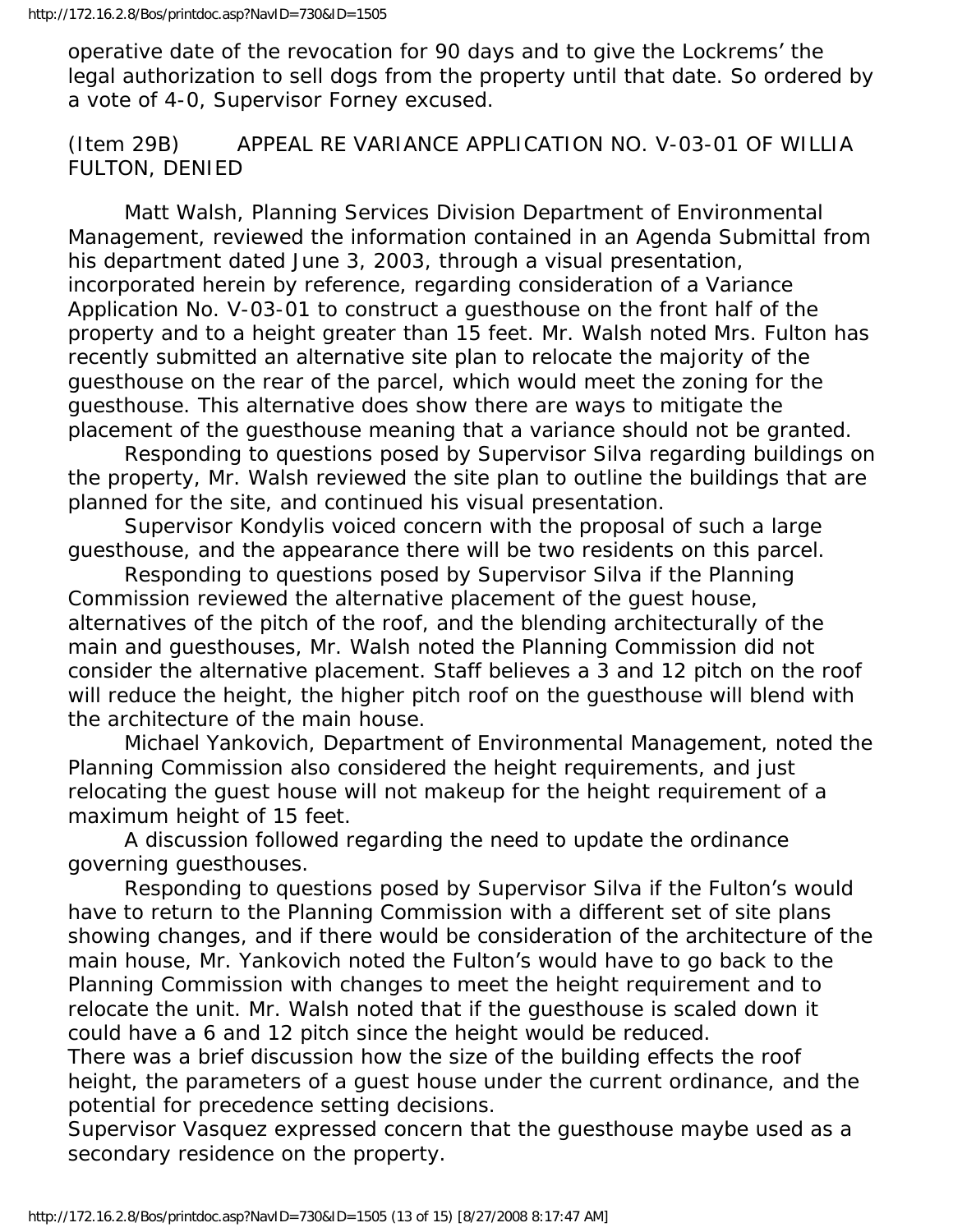Chairman Kromm opened the public hearing.

 Willia Fulton, appellant, noted the desire to keep the guesthouse architecturally in harmony with the main house, to have a vaulted ceiling in the great room that is repeated from the main house, wants a house that is modern in design, and contributes the highest and best use of the property. Mrs. Fulton provided the Board with an informational packet, incorporated herein by reference, that included drawings, photographs of some the unique architectural features they will include on their home and guest house, other properties in the area that have guest houses showing heights of other buildings that are taller than 15 feet, building placements, and noted four of the cities in the County do not have height restrictions. Mrs. Fulton noted it is their dream to have this home and guesthouse for them and their family.

 Scott Jaye, Jaye Construction & Design, reviewed the information contained in a letter dated March 31, 2003, incorporated herein by reference, also noting how the current design of the guest house is in harmony with the main house, discussed negative aspects during the project design, the raised floor construction, and the importance of the scale of the two buildings. There was a brief discussion regarding raised floors versus a slab and the height of the buildings, the pitch of the roof to accommodate a tile roof, and the difference of building heights that is attributed to no restrictions for accessory buildings or buildings built prior to adoption of the current ordinance.

 As there was no one who wished to speak on this matter, the public hearing was closed.

 Supervisor Kondylis feels that there is not enough evidence to meet the criteria to approve the variance.

 Supervisor Vasquez noted the project would be constructed at one time, and questioned if the Fulton's would be willing to set the guest house farther back on the lot and with a 4 and 12 pitch for the roof, Mr. Jaye noted the Fulton's are interested in a compromise that will work, but the importance of maintaining the tile roof, and is comfortable with setting the guest house farther back. Mrs. Fulton noted a subdivision in the area that has 5 and 12 pitch roofs, maintaining the roofline is important, and moving the house back on the lot is ok.

 Mr. Yankovich noted the two issues, the height and location of the guesthouse, and there are no special circumstances that are sufficient enough to justify a variance for exceeding the height requirement.

 Responding to questions posed by Supervisor Kondylis regarding reducing the size of the house to maintain the pitch of the roof, Mr. Jaye noted the height of the roof is dependent on the width of the building and the size of the house would be greatly reduced to bring the height down to 15 feet or less. The scale of the project is important.

 Supervisor Silva noted the concern of flooding and the consideration that will need to be addressed when the ordinance is revisited, and noted the Fulton's could go back to the Planning Commission with alternative proposals.

 There was a brief discussion regarding the need to update this Ordinance. On motion of Supervisor Forney and seconded by Supervisor Kondylis, the Board acted to deny the appeal of Willia Fulton re Variance Application No.